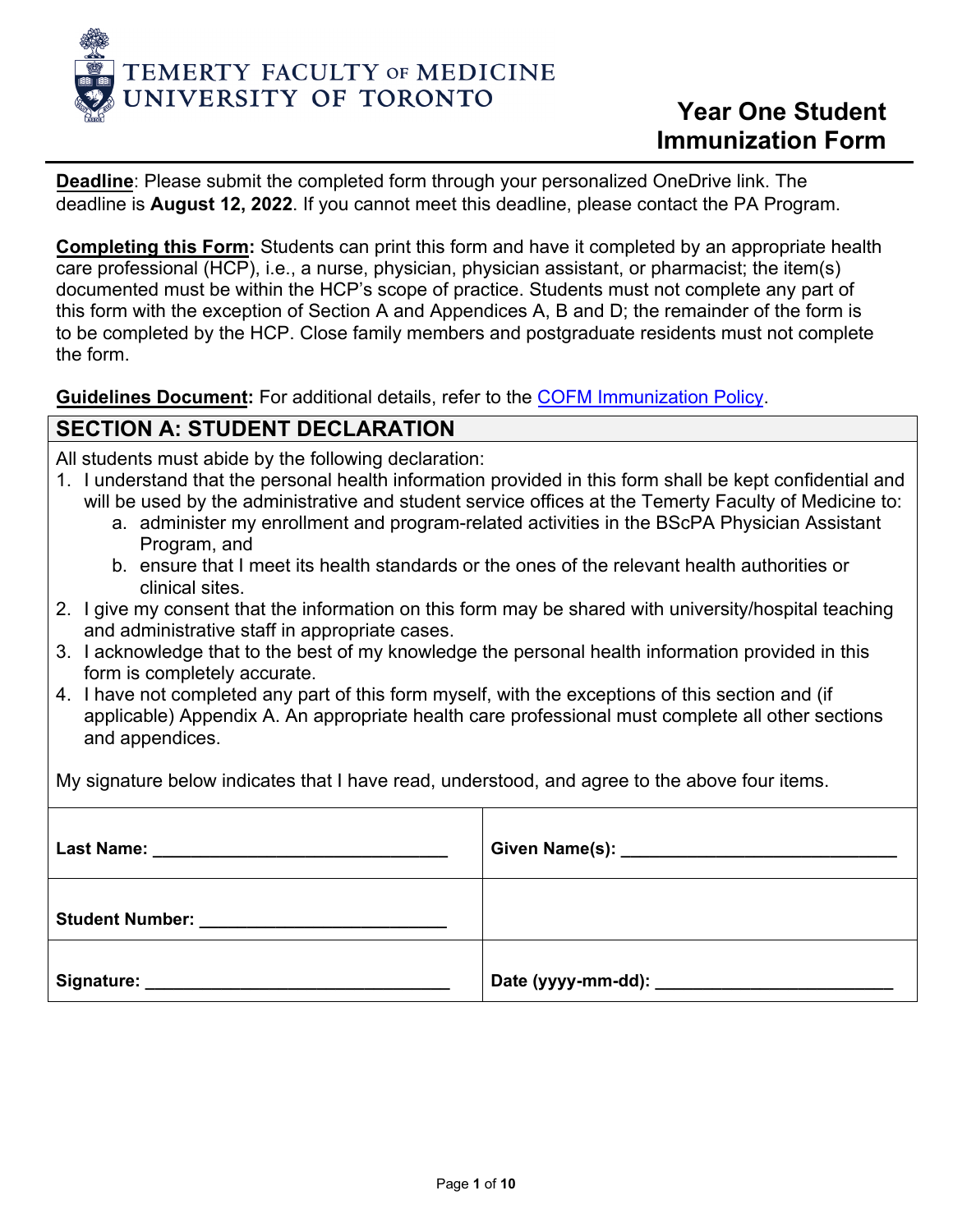# **SECTION B: HEALTH CARE PROFESSIONAL (HCP) INFORMATION**

| ULUTUN D. IILALTII VAILLI INVI LUUIVINAL (ITUI / INI VINIATIVIN                                                                                                                                                                                                                                                                                                                                                                      |                                                                                                                                                                                                                                                                                                                                                                                  |                                    |
|--------------------------------------------------------------------------------------------------------------------------------------------------------------------------------------------------------------------------------------------------------------------------------------------------------------------------------------------------------------------------------------------------------------------------------------|----------------------------------------------------------------------------------------------------------------------------------------------------------------------------------------------------------------------------------------------------------------------------------------------------------------------------------------------------------------------------------|------------------------------------|
| Every HCP who completes any part of this form must complete this section. HCP initials verify the HCP<br>has either provided the service or the HCP has reviewed the student's adequately documented<br>records. The item(s) documented must be within the HCP's scope of practice. Dates are to be in the<br>format "yyyy-mm-dd". HCPs signing below acknowledge they are not signing a form a student has<br>previously completed. |                                                                                                                                                                                                                                                                                                                                                                                  |                                    |
| <b>HCP#1</b>                                                                                                                                                                                                                                                                                                                                                                                                                         |                                                                                                                                                                                                                                                                                                                                                                                  |                                    |
|                                                                                                                                                                                                                                                                                                                                                                                                                                      |                                                                                                                                                                                                                                                                                                                                                                                  | <u>  Initials: _______________</u> |
|                                                                                                                                                                                                                                                                                                                                                                                                                                      |                                                                                                                                                                                                                                                                                                                                                                                  |                                    |
|                                                                                                                                                                                                                                                                                                                                                                                                                                      |                                                                                                                                                                                                                                                                                                                                                                                  |                                    |
|                                                                                                                                                                                                                                                                                                                                                                                                                                      |                                                                                                                                                                                                                                                                                                                                                                                  |                                    |
| HCP#2                                                                                                                                                                                                                                                                                                                                                                                                                                |                                                                                                                                                                                                                                                                                                                                                                                  |                                    |
|                                                                                                                                                                                                                                                                                                                                                                                                                                      |                                                                                                                                                                                                                                                                                                                                                                                  |                                    |
|                                                                                                                                                                                                                                                                                                                                                                                                                                      |                                                                                                                                                                                                                                                                                                                                                                                  |                                    |
|                                                                                                                                                                                                                                                                                                                                                                                                                                      |                                                                                                                                                                                                                                                                                                                                                                                  |                                    |
|                                                                                                                                                                                                                                                                                                                                                                                                                                      |                                                                                                                                                                                                                                                                                                                                                                                  |                                    |
| <b>SECTION C: EXCEPTIONS AND CONTRAINDICATIONS TO IMMUNIZATION AND</b><br><b>TESTING REQUIREMENTS</b>                                                                                                                                                                                                                                                                                                                                |                                                                                                                                                                                                                                                                                                                                                                                  |                                    |
| Is the student UNABLE to meet any of the requirements listed in this document due to a medical or<br>health condition?                                                                                                                                                                                                                                                                                                               |                                                                                                                                                                                                                                                                                                                                                                                  |                                    |
| <b>No,</b> a medical or health condition is not present.<br>□                                                                                                                                                                                                                                                                                                                                                                        |                                                                                                                                                                                                                                                                                                                                                                                  |                                    |
| $\Box$                                                                                                                                                                                                                                                                                                                                                                                                                               | Yes, a medical or health condition is present; provide details below OR attach relevant<br>information from a physician (for example: "unable to receive live vaccines due to current use of a<br>biological agent"). Affected students also must complete the Exceptions and Contraindications to<br>Immunization and Testing Requirements, Self-Declaration Form (Appendix A). |                                    |
| Details:                                                                                                                                                                                                                                                                                                                                                                                                                             |                                                                                                                                                                                                                                                                                                                                                                                  |                                    |
| Relevant information from a physician attached.<br>□                                                                                                                                                                                                                                                                                                                                                                                 |                                                                                                                                                                                                                                                                                                                                                                                  |                                    |
| <b>SECTION D: TUBERCULIN TEST</b>                                                                                                                                                                                                                                                                                                                                                                                                    |                                                                                                                                                                                                                                                                                                                                                                                  |                                    |
| 1. TB History: Does the student have ANY of the following: a previous history of a positive tuberculin<br>skin test (TST); a clear history of blistering TST reaction; a positive interferon gamma release assay<br>(IGRA) test; a previous diagnosis of TB disease or TB infection; a history of treatment for TB<br>disease or infection?                                                                                          |                                                                                                                                                                                                                                                                                                                                                                                  |                                    |
| and Symptoms Self-Declaration Form (Appendix B).<br>$\Box$ No – Proceed to Questions 2-4.                                                                                                                                                                                                                                                                                                                                            | $\Box$ Yes – The student should not have a repeat TST. Go to Tuberculosis Awareness, and Signs                                                                                                                                                                                                                                                                                   |                                    |
|                                                                                                                                                                                                                                                                                                                                                                                                                                      |                                                                                                                                                                                                                                                                                                                                                                                  |                                    |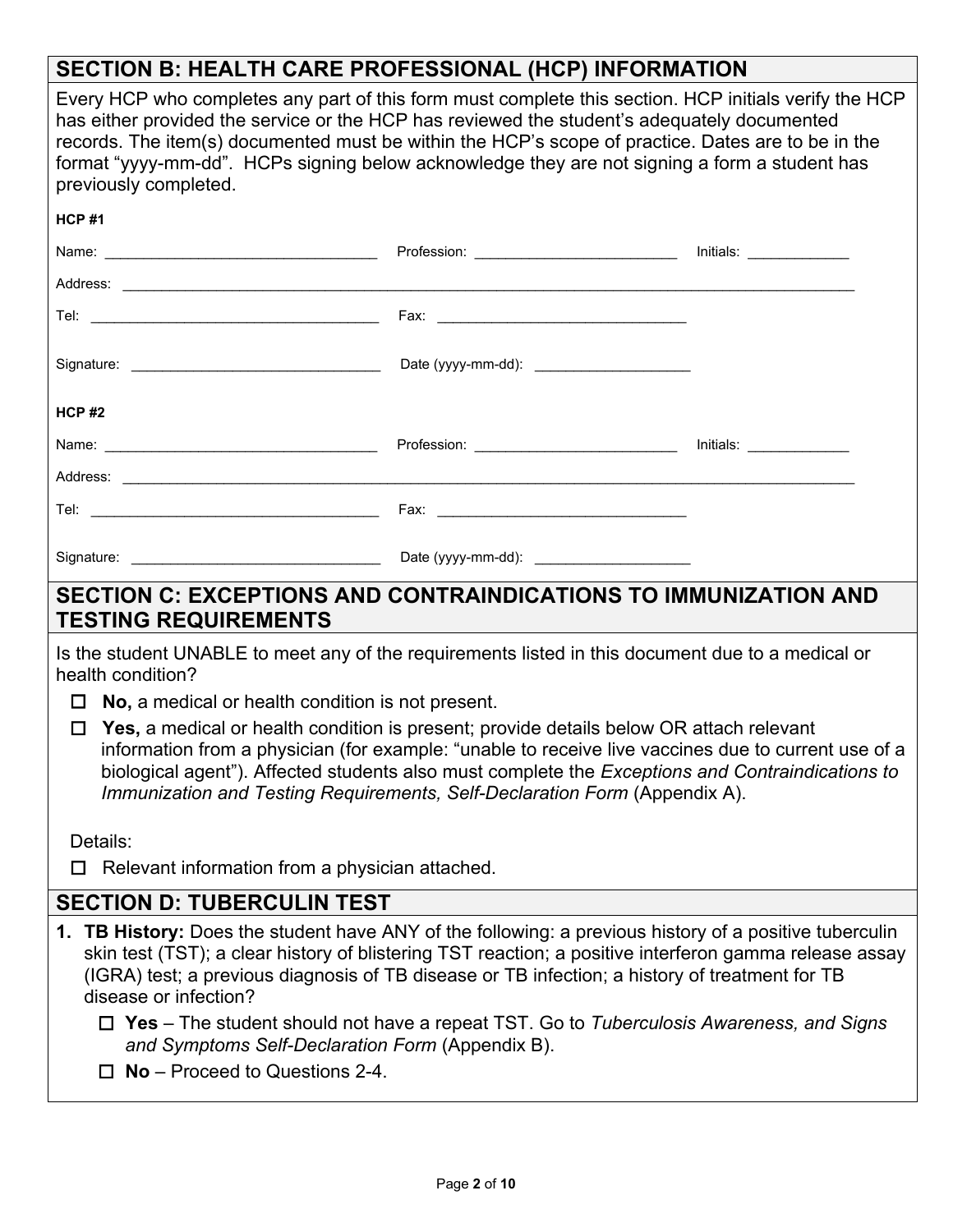# **SECTION D: TUBERCULIN TEST**

**2. TST:** For students without a positive TB history, documentation of a two-step TST is required (two separate tests, ideally 7-28 days apart but may be up to 12 months apart). A two-step TST given at any time in the past is acceptable; a two-step TST does not need to be repeated. Previous Bacillus Calmette–Guérin (BCG) vaccination is not a contraindication to having a TST. A TST can be given either before, the same day as, or at least 28 days after a live virus vaccine. An IGRA test is acceptable for international students when a TST is unavailable (this is rare). Attach IGRA documentation showing results current within six months of medical school entry.

### **Two-Step TST:**

| Step | Date Given*<br>(yyyy-mm-dd) | Date Read*<br>(yyyy-mm-dd) | Millimeters of<br>Induration | Interpretation<br>according to<br>Canadian TB<br>Standards <sup>1</sup> | <b>HCP Initials</b> |
|------|-----------------------------|----------------------------|------------------------------|-------------------------------------------------------------------------|---------------------|
|      |                             |                            |                              |                                                                         |                     |
|      |                             |                            |                              |                                                                         |                     |

\* If only a single date is available this is acceptable so long as appropriate spacing between TSTs and/or vaccines can be verified.

**Most Recent TST** (not including TSTs documented above): If the two-step TST was done more than six months prior to medical school entry, the student needs to have a single TST performed.

| Date Given<br>(vvvv-mm-dd) | Date Read<br>(yyyy-mm-dd) | Millimeters of<br>Induration | Interpretation<br>according to Canadian<br>TB Standards <sup>1</sup> | <b>HCP</b> Initials |
|----------------------------|---------------------------|------------------------------|----------------------------------------------------------------------|---------------------|
|                            |                           |                              |                                                                      |                     |

**Students found to have a positive TST also must complete and attach the** *Tuberculosis Awareness, and Signs and Symptoms Self-Declaration Form* **(**Appendix B**).**

- **3. Provide responses** to the following three statements regarding the student's experiences since admission to medical school:
	- $\Box$  **Yes**  $\Box$  **No** The student had significant<sup>1</sup> exposure to an individual diagnosed with infectious TB disease
	- **Yes No** The student spent time in a clinical setting with high risk of exposure to infectious TB (e.g., international electives)

 $\Box$  **Yes**  $\Box$  **No** The student lived or worked in an area of the world with high TB incidence<sup>2</sup>

If "**Yes**" applies to the student on one or more of these three statements, the student must complete the *Tuberculosis Awareness, and Signs and Symptoms Self-Declaration Form* **(**Appendix B**).** 

**4. Chest X-ray:** If a student has a positive TST documented or any other positive TB history, the student must have a chest X ray dated subsequent to the positive TST or other positive TB history. A routine repeat or recent chest X-ray is not required unless there is a medical indication (e.g., symptoms of possible TB disease).

Chest X-ray required?

 $\Box$  Yes – Attach the report (or letter from a TB physician specialist or TB clinic report describing the film) **No**

If any abnormalities of the lung or pleura are noted on the chest X-ray report, documentation from a physician is required. Physicians may use the *Explanation of Radiographic Findings* (Appendix C) form or attach a letter to explain the findings.

 $^{\rm 1}$  Whether an exposure was significant and requires follow-up testing should be determined by the occupational health unit in the facility, or public health unit in the local jurisdiction of the exposure.

<sup>2</sup> For a definition of high incidence countries refer to "*AFMC Student Portal Immunization and Testing Guidelines*" [\(https://afmcstudentportal.ca/immunization\)](https://afmcstudentportal.ca/immunization).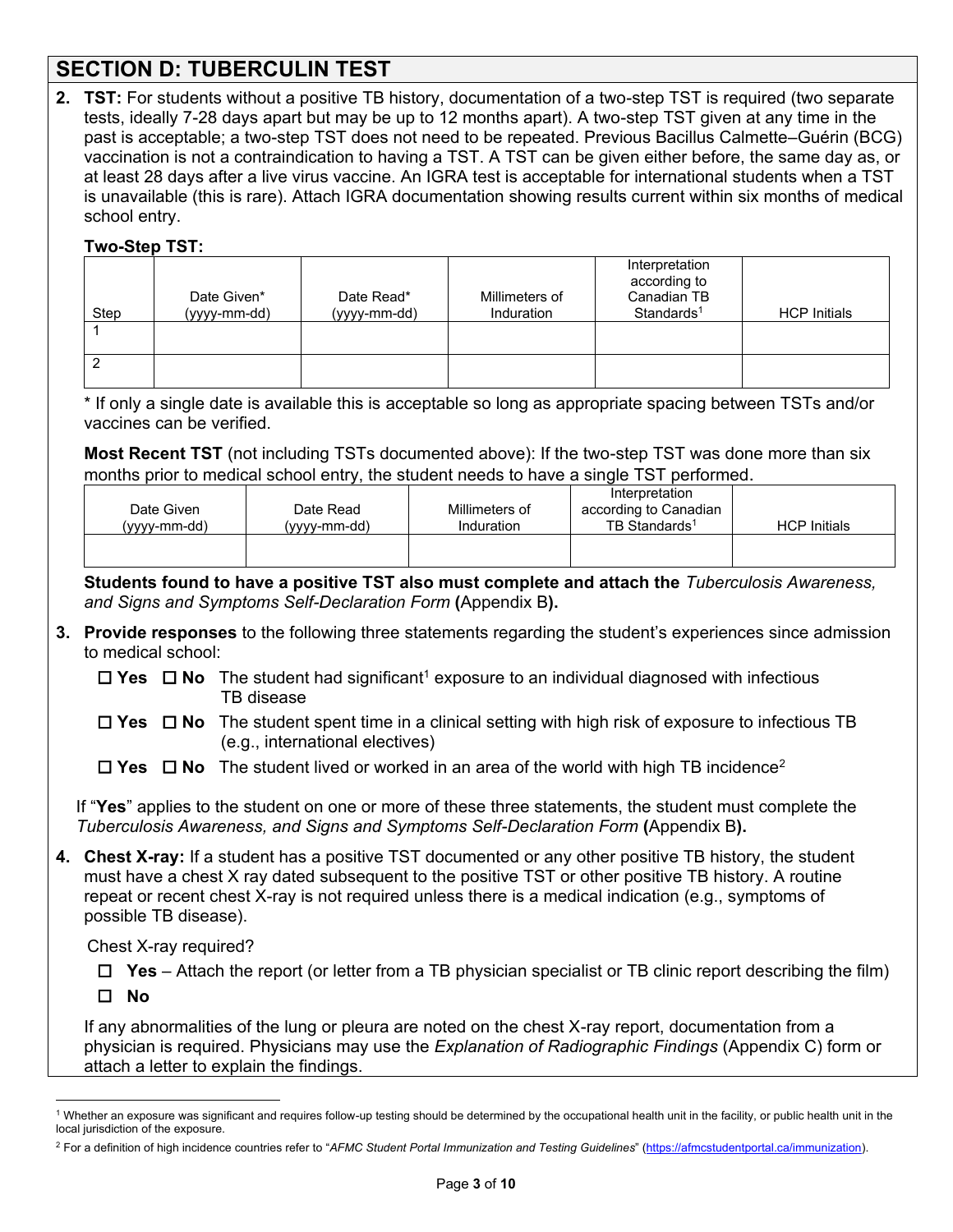## **SECTION E: HEPATITIS B**

**Immunizations:** Documentation of a hepatitis B immunization series is required for all students. Positive serology (anti-HBs) will not be accepted if there is an incomplete or absent record of immunization (exception: students immune due to natural immunity, i.e., positive anti-HBs AND positive anti-HBc, or students with hepatitis B infection do not require immunizations documented). Students with an incomplete documented series must complete *Hepatitis B Not Immune, Self-Declaration Form* (Appendix D).

|                          | Date (yyyy-mm-dd) | Type of vaccine used* | <b>HCP Initials</b> |
|--------------------------|-------------------|-----------------------|---------------------|
| Vaccine 1:               |                   |                       |                     |
| Vaccine 2:               |                   |                       |                     |
| Vaccine 3 (If required): |                   |                       |                     |
| Vaccine 4 (If required): |                   |                       |                     |
| Vaccine 5 (If required): |                   |                       |                     |
| Vaccine 6 (If required): |                   |                       |                     |

\* If information on the name of the vaccine given is no longer available, simply document the date of the immunization.

**Serology:** Both anti-HBs (hepatitis B surface antibody) and HBsAg (hepatitis B surface antigen) are required**.** 

**Anti-HBs (test for immunity):** For students who are able to achieve immunity, only one positive anti-HBs result is required, which must be dated 28 or more days after the immunization series is completed. Repeat testing after this is not recommended. If the student is not immune, only the most recent negative post-immunization anti-HBs is required; such students must also complete the form *Hepatitis B Not Immune, Self-Declaration Form* (Appendix D). For students who are vaccine non-responders (i.e., student has received two complete, documented hepatitis B immunization series and postimmunization serology 1-6 months after the final dose has not demonstrated immunity), generally no further hepatitis B immunizations or serological testing are required.

**HBsAg (test for infection):** Required for all students, including those who are believed to be immune to hepatitis B. Test must be conducted on or after the time of the assessment for hepatitis B immunity, OR if hepatitis B primary immunization series is still in process, test must be dated on or after medical school admission. Wait until 28 days after a hepatitis B immunization to avoid the possibility of a falsepositive HBsAg result. Once the primary immunization series has been completed, repeat testing for HBsAg may be omitted from any additional testing conducted at the discretion of the HCP.

| <b>Both tests required</b><br>for all students: | Date<br>(yyyy-mm-dd) | Laboratory result | Interpretation                       | <b>HCP</b> Initials |
|-------------------------------------------------|----------------------|-------------------|--------------------------------------|---------------------|
| anti-HBs (antibody)                             |                      |                   | $\Box$ Immune $\Box$ Non-immune      |                     |
| HBsAg (antigen)                                 |                      |                   | $\Box$ Infection $\Box$ No infection |                     |

Note: If identified as non-immune and HBsAG negative, a second immunization series is required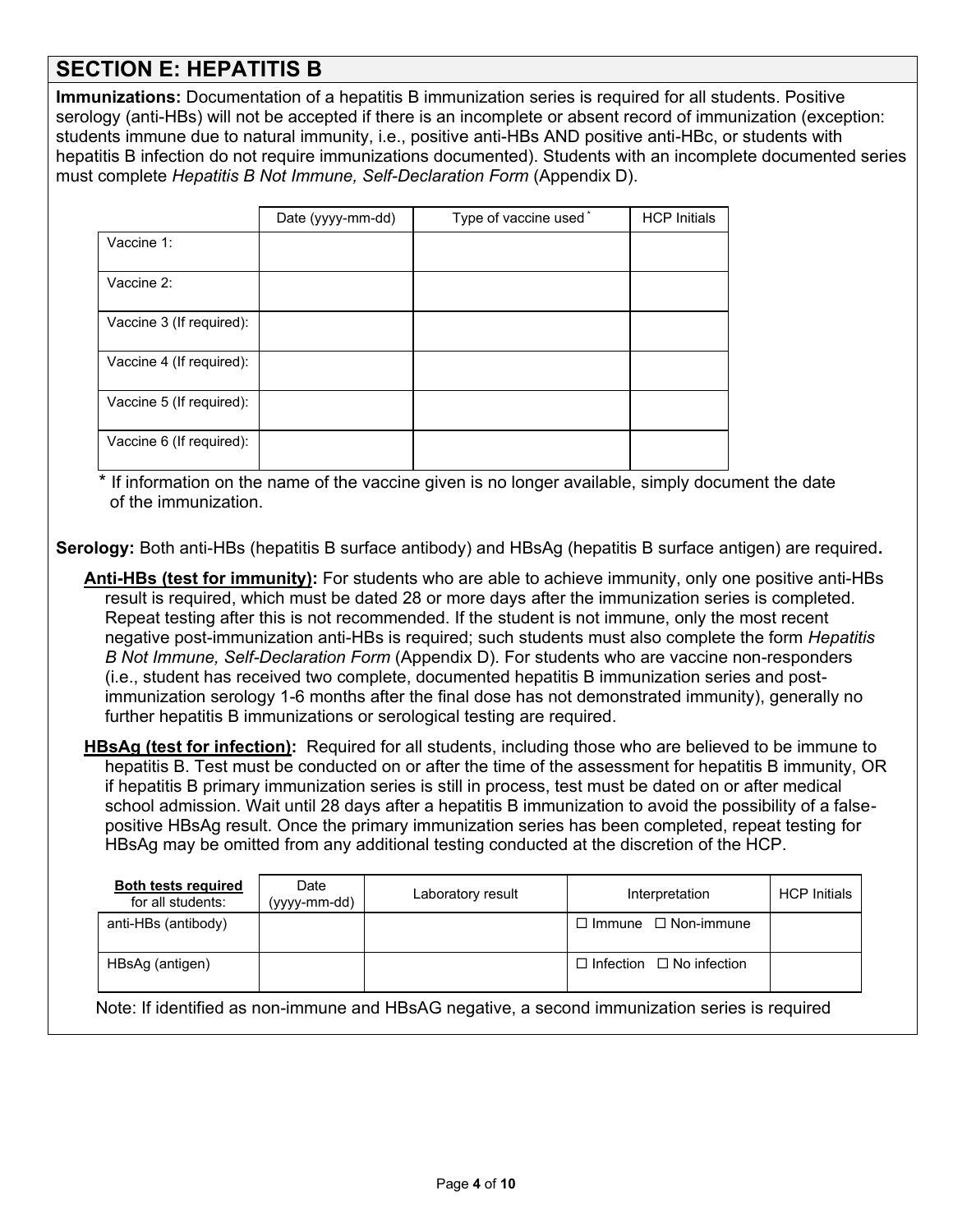# **SECTION F: MEASLES, MUMPS, RUBELLA & VARICELLA:**

## **General Requirements:**

ONE of the following items is required as evidence of immunity to measles:

- 1. TWO doses of live measles-containing vaccine, given 28 or more days apart, with the first dose given on or after 12 months of age; OR
- 2. Positive serology for measles antibodies (IgG); OR
- 3. Laboratory evidence of measles infection.

ONE of the following items is required as evidence of immunity to mumps:

- 1. TWO doses of live mumps-containing vaccine, given 28 or more days apart, with the first dose given on or after 12 months of age; OR
- 2. Positive serology for mumps antibodies (IgG); OR
- 3. Laboratory evidence of mumps infection.

ONE of the following items is required as evidence of immunity to rubella:

- 1. ONE dose of live rubella-containing vaccine, given on or after 12 months of age; OR
- 2. Positive serology for rubella antibodies (IgG); OR
- 3. Laboratory evidence of rubella infection.

ONE of the following items is required as evidence of immunity to varicella:

- 1. TWO doses of live varicella-containing vaccine, given ideally a minimum of six weeks apart (absolute minimum 28 days apart), with the first dose given on or after 12 months of age; OR
- 2. Positive serology for varicella antibodies (IgG); OR
- 3. Laboratory evidence of varicella infection.

### **Immunizations:**

|                   | Vaccine 1, Date<br>(yyyy-mm-dd) | Vaccine 2, Date<br>(yyyy-mm-dd) | <b>HCP Initials</b> |
|-------------------|---------------------------------|---------------------------------|---------------------|
| Measles Vaccine   |                                 |                                 |                     |
| Mumps Vaccine     |                                 |                                 |                     |
| Rubella Vaccine   |                                 | <b>NOT REQUIRED</b>             |                     |
| Varicella Vaccine |                                 |                                 |                     |

**Serology:** For students with no record of measles, mumps or rubella immunizations a preferred approach is to immunize without checking pre-immunization serology (regardless of age), although testing serology (IgG) is an acceptable alternative to immunization. For students with no record of varicella immunizations, varicella serology must be tested. Post-immunization serology testing for measles, mumps, rubella, or varicella should NOT be done once immunization requirements have been met.

|               | <b>Test Date</b><br>(yyyy-mm-dd) | <b>Laboratory Result</b> | Interpretation<br>(Immune or non-<br>immune) | <b>HCP Initials</b> |
|---------------|----------------------------------|--------------------------|----------------------------------------------|---------------------|
| Measles IgG   |                                  |                          |                                              |                     |
| Mumps IgG     |                                  |                          |                                              |                     |
| Rubella IgG   |                                  |                          |                                              |                     |
| Varicella IgG |                                  |                          |                                              |                     |

**Laboratory Evidence of Infection:** *(Note: Having this evidence is uncommon). Submit the laboratory report with this form if a student has laboratory evidence of actual infection (e.g., isolation of virus; detection of deoxyribonucleic acid or ribonucleic acid; seroconversion) to measles, mumps, rubella, or varicella. This evidence will meet the requirements of immunity for the item.*

#### **Laboratory evidence of infection attached.**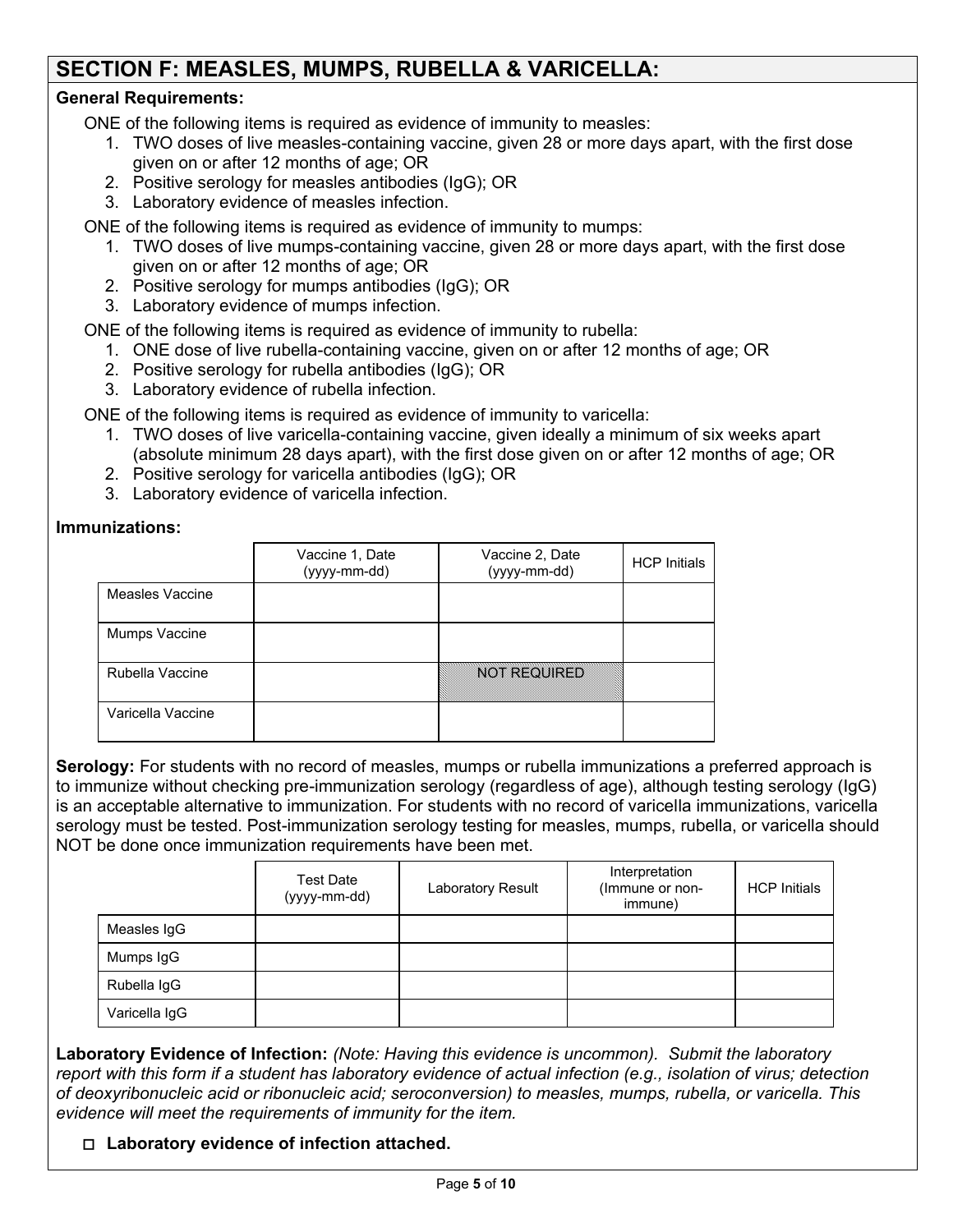# **SECTION G: PERTUSIS**

Document a one-time pertussis vaccine (Tdap or Tdap-Polio) given at age 18 years or older (required even if not due for a booster):

| Date (yyyy-mm-dd) | Type of vaccine used | Age received<br>(must be 18 years or older) | <b>HCP Initials</b> |
|-------------------|----------------------|---------------------------------------------|---------------------|
|                   |                      |                                             |                     |

\* The precise type of vaccine used must be known; if this information is no longer available, repeat the immunization. Typically, tetanus/diphtheria/acellular pertussis (Tdap) or tetanus/diphtheria/acellular pertussis/polio (Tdap-Polio) will be used.

## **SECTION H: TETANUS, DIPHTHERIA, AND POLIO**

Document the last three tetanus/diphtheria and polio containing immunizations (minimum one month between first two doses of a series; minimum six months between last two doses; last tetanus/diphtheria immunization must be within the past ten years). Serology is not accepted for tetanus, diphtheria, and polio.

|                        | Tetanus/diphtheria,<br>Date (yyyy-mm-dd) | Polio,<br>Date (yyyy-mm-dd) | <b>HCP</b> Initials |
|------------------------|------------------------------------------|-----------------------------|---------------------|
| Last dose<br>received: |                                          |                             |                     |
| Previous dose:         |                                          |                             |                     |
| Previous dose:         |                                          |                             |                     |

# **SECTION I: NOVEL CORONAVIRUS DISEASE 2019 (COVID-19)**

In addition to the other required vaccinations, we are requiring information on COVID-19 vaccination status. This is consistent with the [COFM Guidelines,](https://cou.ca/wp-content/uploads/2021/05/COFM-Immunization-Policy-1.pdf) in the interests of preventing and reducing the transmission of COVID-19 at a hospital or other placement site, and to satisfy possible requirements for COVID-19 vaccination status information by specific hospitals or other placement sites. For these purposes, and consistent with both the COFM Guidelines and the provincial approach to [immunization policies more generally,](https://www.ontario.ca/laws/regulation/900965#BK4) we are requiring proof of vaccination of each dose of COVID-19 vaccine (of a two-dose COVID-19 vaccination series approved by WHO). If you are unable to satisfy this requirement, please contact Melissa Rodway, Program Coordinator, BScPA Program at paprogram.coordinator@utoronto.ca.

Dose 1 vaccination date (yyyy-mm-dd): \_\_\_\_\_\_\_\_\_\_\_\_ HCP Initials: \_\_\_\_\_\_\_\_\_\_\_\_\_\_

Dose 2 vaccination date (yyyy-mm-dd): \_\_\_\_\_\_\_\_\_\_\_\_ HCP Initials: \_\_\_\_\_\_\_\_\_\_\_\_\_\_

You may alternatively submit a proof of your COVID-19 vaccination (your vaccination receipt which is issued to you at the time of your vaccination) along with this immunization form.

## **SECTION J: INFLUENZA**

An up-to-date seasonal influenza immunization is required. If vaccine is not currently available, document the immunization once vaccine becomes available (typically mid-October) and resubmit this updated form online.

Current seasonal influenza vaccine date (yyyy-mm-dd): <br>
HCP Initials: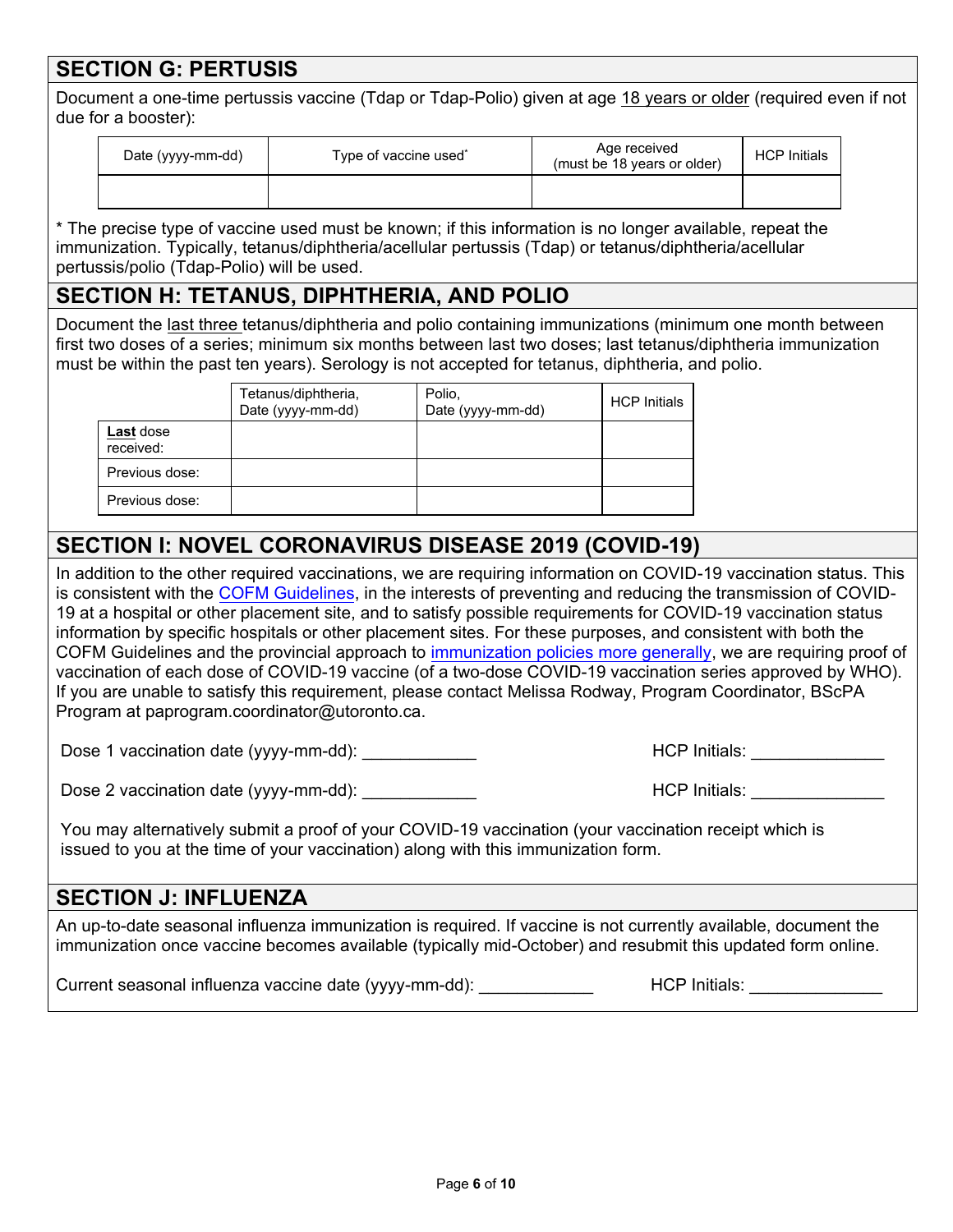

## **Appendix A: Exceptions and Contraindications to Immunizations and Testing, Self-Declaration Form**

*Note: If this appendix is not needed, please do not submit this page with the immunization form.*

| This box is to be completed by the student.                                                                                                                                                                                    |                                                                                                    |  |  |
|--------------------------------------------------------------------------------------------------------------------------------------------------------------------------------------------------------------------------------|----------------------------------------------------------------------------------------------------|--|--|
| This section applies only to students who are UNABLE to meet any of the requirements listed in this<br>document due to a medical or health condition (not including a contraindication to tuberculin skin<br>testing).         |                                                                                                    |  |  |
| My signature below indicates the following:                                                                                                                                                                                    |                                                                                                    |  |  |
| $\checkmark$ I acknowledge that I may be inadequately protected against the following infectious disease(s):                                                                                                                   |                                                                                                    |  |  |
| $\checkmark$ I acknowledge that in the event of a possible exposure, passive immunization or                                                                                                                                   | chemoprophylaxis may be offered to me for the infectious disease(s) listed above (if appropriate). |  |  |
| $\checkmark$ I acknowledge that in the event of an outbreak of (one or more of) the infectious disease(s) listed<br>above, I may be excluded from clinical duties for the duration of the outbreak.                            |                                                                                                    |  |  |
| $\checkmark$ I acknowledge that I might be required to take additional precautions to prevent transmission such<br>as wearing a surgical mask.                                                                                 |                                                                                                    |  |  |
| Given Name(s): _________<br>Last Name:<br>(Please print)<br>(Please print)                                                                                                                                                     |                                                                                                    |  |  |
| Signature: All the state of the state of the state of the state of the state of the state of the state of the state of the state of the state of the state of the state of the state of the state of the state of the state of |                                                                                                    |  |  |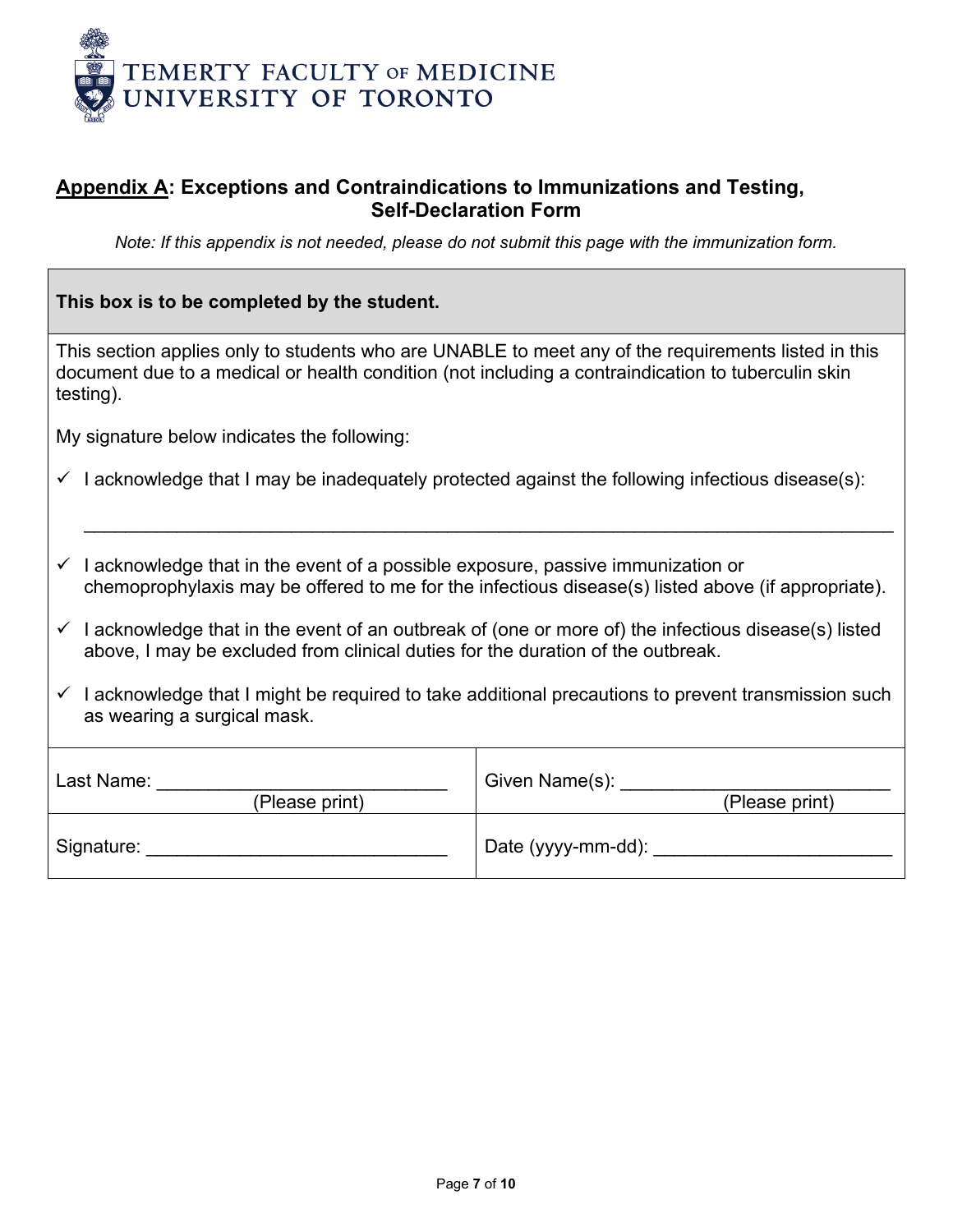

## **Appendix B: Tuberculosis Awareness, and Signs and Symptoms Self-Declaration Form**

*Note: If this appendix is not needed, please do not submit this page with the immunization form.*

#### **This box is to be completed by the student.**

This section applies only to students with ONE OR MORE of the following:

- A positive tuberculin skin test (TST) AND/OR
- A positive interferon gamma release assay (IGRA) blood test AND/OR
- Previous diagnosis and/or treatment for tuberculosis (TB) disease AND/OR
- Previous diagnosis and/or treatment for TB infection AND/OR
- Students who may have had a significant exposure to infectious TB disease (defined in **Section C**)

#### **I acknowledge the following:**

- 1) Sometimes an individual with TB infection may progress to active (infectious) TB disease. I acknowledge that this can happen even for individuals who have normal chest X-rays, and for those who were successfully treated for active TB disease or latent tuberculosis infection in the past.
- 2) Possible TB disease includes one or more of the following *persistent* signs and symptoms:
	- Cough lasting three or more weeks
	- Hemoptysis (coughing up blood)
	- Shortness of breath
	- Chest pain
	- Fever
	- Chills
	- Night sweats.
	- Unexplained or involuntary weight loss
- 3) I have a professional duty to obtain a prompt assessment from a clinician if I develop signs and symptoms of possible TB disease.

#### **Do you have any of the symptoms in the above list?**

- **No** I do not have any of the above symptoms at the present time.
- **Yes** I have the following symptoms.

| (Also attach correspondence from a clinician explaining the symptoms): |  |  |  |
|------------------------------------------------------------------------|--|--|--|
|------------------------------------------------------------------------|--|--|--|

| Last Name: | (Please print) | Given Name(s):     | (Please print) |
|------------|----------------|--------------------|----------------|
| Signature: |                | Date (yyyy-mm-dd): |                |

 $\mathcal{L}_\mathcal{L} = \mathcal{L}_\mathcal{L} = \mathcal{L}_\mathcal{L} = \mathcal{L}_\mathcal{L} = \mathcal{L}_\mathcal{L} = \mathcal{L}_\mathcal{L} = \mathcal{L}_\mathcal{L} = \mathcal{L}_\mathcal{L} = \mathcal{L}_\mathcal{L} = \mathcal{L}_\mathcal{L} = \mathcal{L}_\mathcal{L} = \mathcal{L}_\mathcal{L} = \mathcal{L}_\mathcal{L} = \mathcal{L}_\mathcal{L} = \mathcal{L}_\mathcal{L} = \mathcal{L}_\mathcal{L} = \mathcal{L}_\mathcal{L}$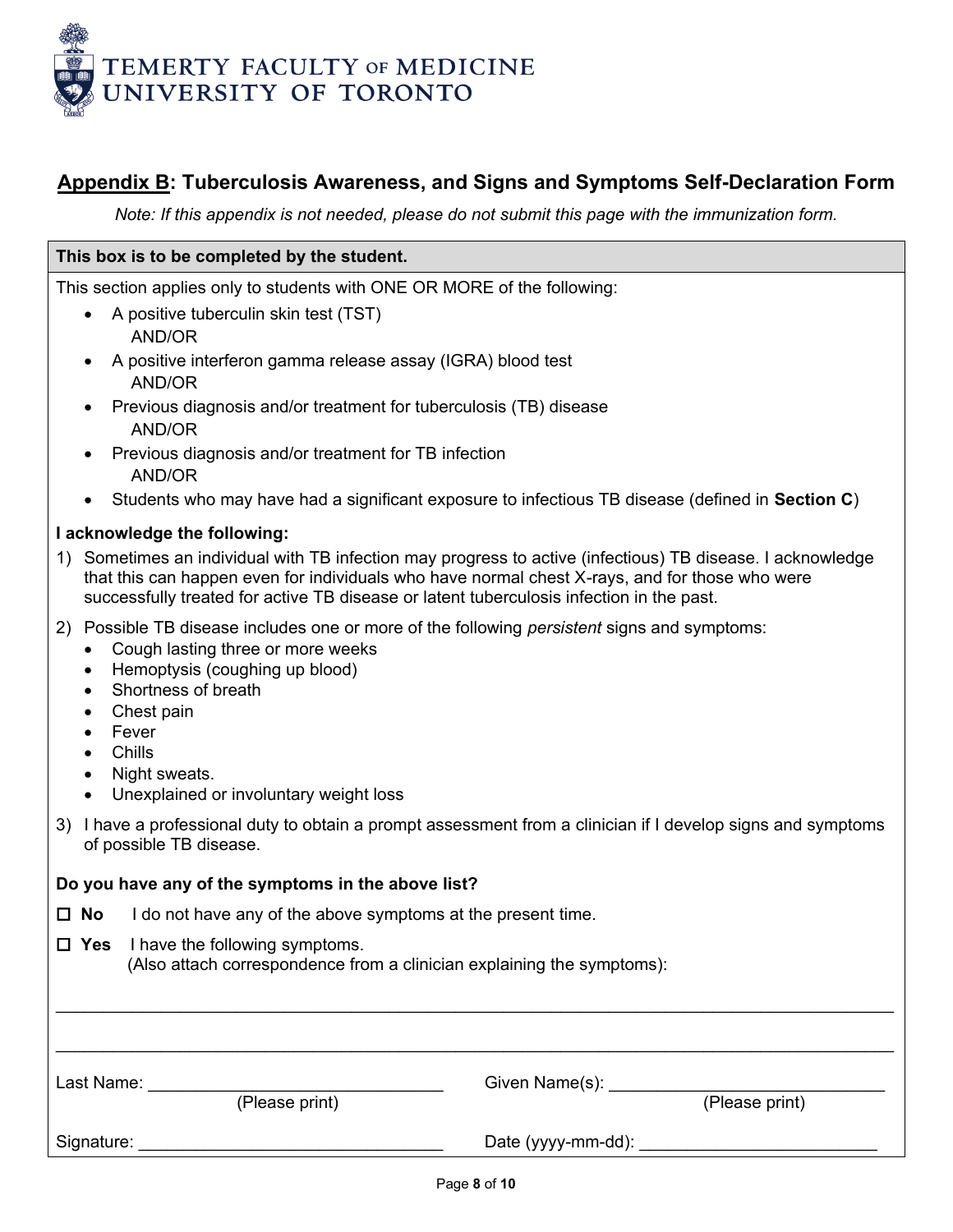

# **Appendix C: Explanation of Radiographic Findings**

*Note: If this appendix is not needed, please do not submit this page with the immunization form.*

| This form must be completed by a physician who has assessed a student with                   |  |  |  |  |
|----------------------------------------------------------------------------------------------|--|--|--|--|
| abnormalities of the lung or pleura noted on a chest X-ray report, with the chest X-ray      |  |  |  |  |
| report attached (alternatively it is acceptable to attach a letter or form from a physician, |  |  |  |  |
| tuberculosis clinic, or other specialized clinic covering the following items).              |  |  |  |  |

| Chest X-ray report attached.                                                                                                      |                    |  |  |  |
|-----------------------------------------------------------------------------------------------------------------------------------|--------------------|--|--|--|
|                                                                                                                                   |                    |  |  |  |
| Reason chest X-ray was obtained:                                                                                                  |                    |  |  |  |
| Explanation for abnormal findings:                                                                                                |                    |  |  |  |
| Given the abnormal findings, does the student pose a risk to others by participating in clinical duties?                          |                    |  |  |  |
|                                                                                                                                   |                    |  |  |  |
|                                                                                                                                   |                    |  |  |  |
| <u> 1980 - Johann Barn, amerikan besteman besteman besteman besteman besteman besteman besteman besteman besteman</u><br>Address: | Tel:               |  |  |  |
| Signature:                                                                                                                        | Date (yyyy-mm-dd): |  |  |  |